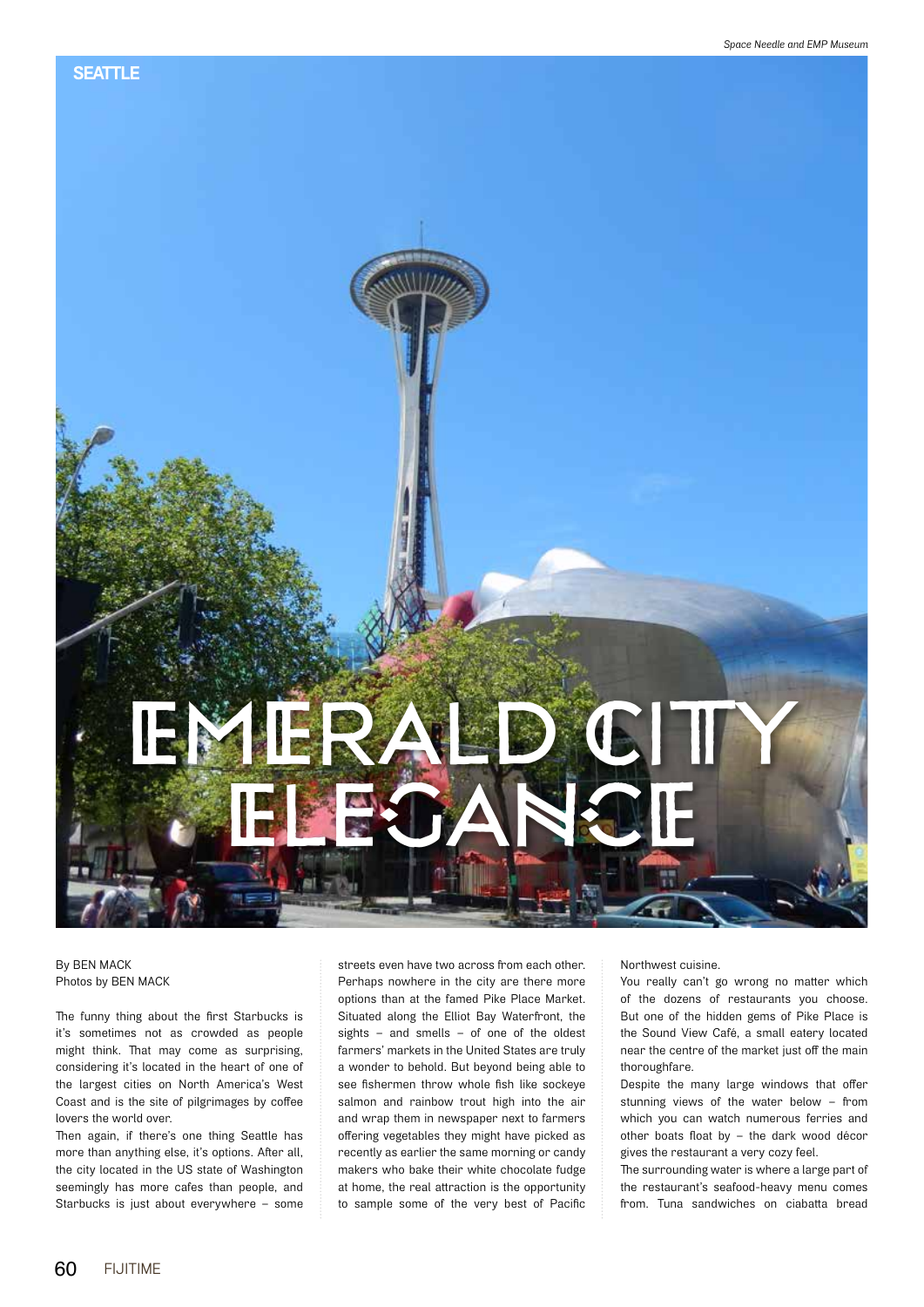with melted local artisan cheese, coupled with piping-hot clam chowder, are especially sumptuous – and not too expensive, either. With a full belly, a casual stroll along the waterfront makes for an ideal activity. If you're lucky, you might get a chance to see leaping orcas or sea lions sunning themselves. But before doing so, it may be worth checking out an entire wall made of… gum.

Located in Post Alley just next to Pike Place, the Market Theater Gum Wall was cleaned for the first time in 20 years in November 2015. Cleaning only took three days, with more than 1,070 kilogrammes (2,350 pounds) of gum pulled off a 15-metre (50-foot) section of brick wall. Less than a year later, its spackled explosion of colour is back in all its sticky glory.

Feel free to leave a bit yourself – it's probably the only place in Seattle where littering is encouraged.

If watching the water isn't your thing, a walk along the piers and pathways is still pleasant, especially on warm days when there might be a cooling breeze coming up from the Puget Sound.

A couple blocks away from the water amid the skyscraper jungle of Seattle's downtown core on First Avenue near Occidental Square is one of the city's most underrated eateries. The Berliner Döner Kebab offers not only some of the best of the Turkish-German fastfood specialty that's essentially shaved meat slathered in sauce, loaded with vegetables and layered with a veritable avalanche of feta cheese inside a piece of bread similar to a pita, in Seattle, but in North America. Owner Victor Twu founded the chain in 2011 after marrying a German and making a stay in Berlin, and it's clear he did his research.

While the mango curry döner (pronounced DOO-NAH) with chicken, mango chunks, cilantro and mild curry sauce or the chicken fiery Kreuzberg (named for one of Berlin's most happening neighbourhoods) with spicy yoghurt chili sauce, mild pepper rings, romaine, tomato, cucumber and red cabbage are fancier than just about any döner one would find in Berlin, that's not necessarily a bad thing. At less than \$10 for a sandwich so filling it's hard for one person to eat it all, it's also a real bargain in a city with a notoriously

*Pike Place Washington State Ferry Terminal*



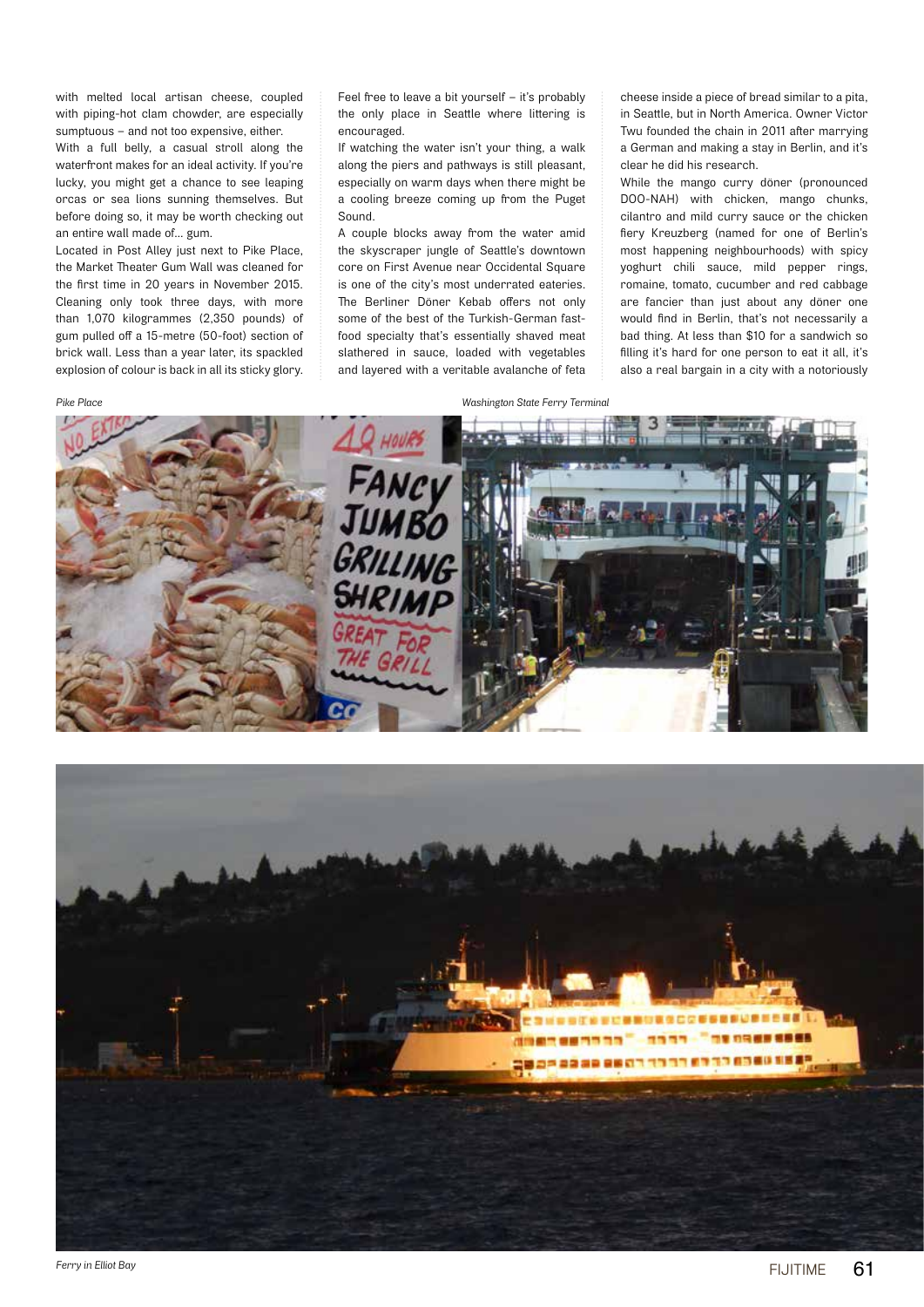